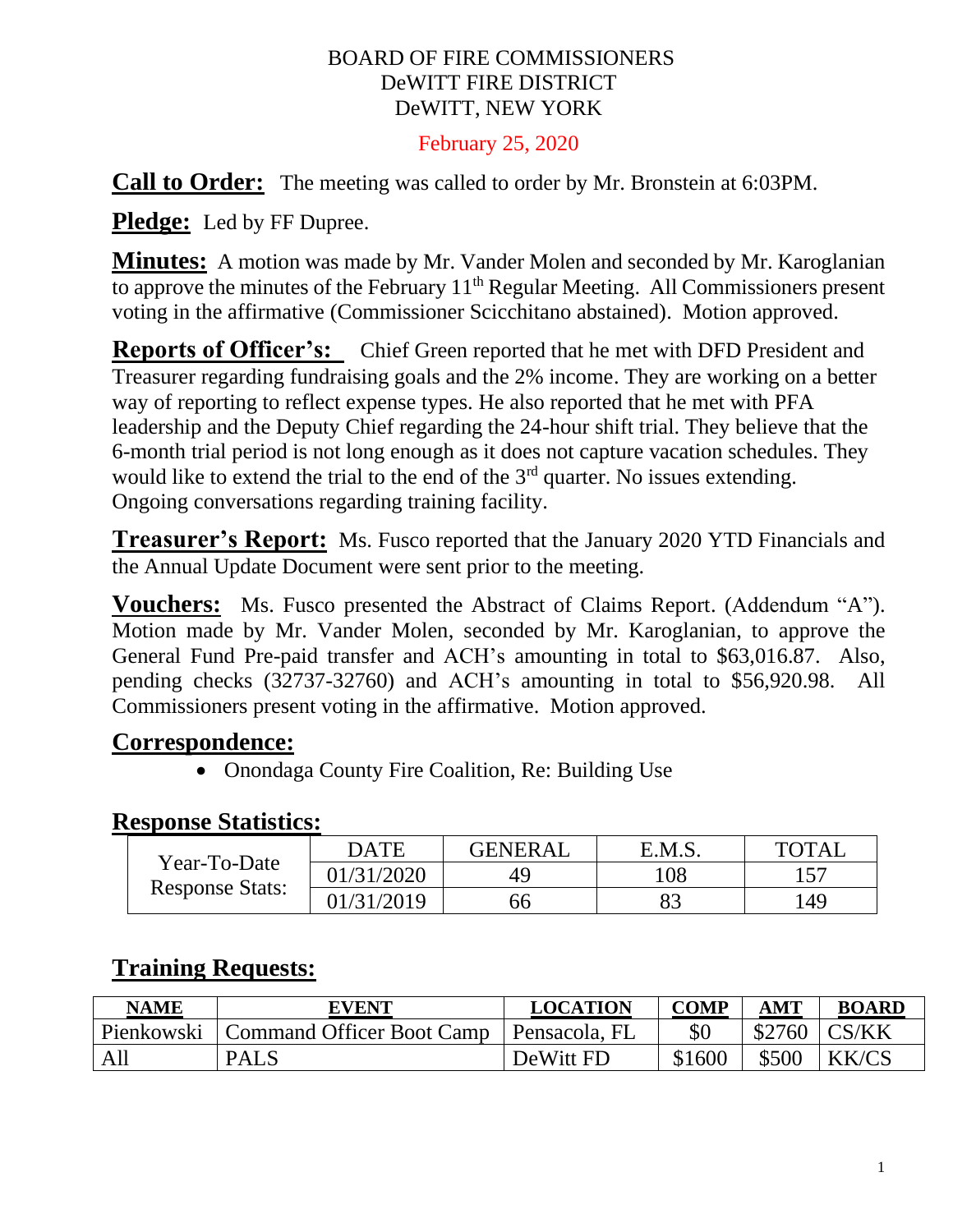# **COMMITTEE REPORTS:**

**Apparatus and Equipment:** Chief Green reported that he met with Syracuse City Fire to review repairs for E-8. The frame rails are of concern. Photos  $\&$ information are being compiled to determine how to proceed with repair. Will also consult with frame shop in Fulton. Going forward the District is looking at ways to better preserve apparatus. Considering using a crown solution annually that can cost around \$800. Mr. Bronstein asked the Chief to look into other FF's being trained in spraying down the vehicles during FF Boyle's 5-day gap.

**Buildings and Grounds:** Chief Green reported that Mr. Ristau has completed work in the day room and is now working on his office. He has been doing a great job. Will start him on spring projects once the weather turns.

**Finance:** Ms. Fusco reported that a Certificate of Deposit with Solvay Bank will be opened with the following interest rates and terms.

• General Fund Savings, 1.10% for 6 months

### **Long-Range Planning:** No report.

**Personnel/Staffing**: Mr. Vander Molen reported that he and Chief Green interviewed two candidates on 2/21/2020 for Part-time Firefighter positions. No recommendations currently. Chief Green reported that the recruits are on week 4 of the academy and are doing well.

**Legal:** No report.

# **OLD BUSINESS:**

### **Sale of Engine 1:**

Chief Green reported no change on the status of E-1.

# **NEW BUSINESS:**

# **Building Use:**

A motion was made by Mr. Vander Molen, seconded by Mr. Karoglanian, to approve a building use request from the Onondaga County Fire Coalition to use the large meeting room on April 22, 2020 from 6:30PM to 8PM, with no deposit required. All Commissioners present voted in the affirmative. Motion approved.

# **Solvay Bank CD:**

A motion was made by Mr. Vander Molen, seconded by Ms. Scicchitano, to approve opening a 6-month CD with Solvay Bank in the amount of \$1,500,000 at an interest rate of 1.10%. All Commissioners present voted in the affirmative. Motion approved.

# **Annual Update Document:**

Ms. Fusco presented the Annual Update Document (AUD) that is required by the NYS Comptroller's Office. This document contains all the financial data as it relates to the operations of the district. A motion was made by Mr. Vander Molen and seconded by Mr. Karoglanian to accept the document and authorize the filing. All Commissioners present voting affirmative. Motion approved.